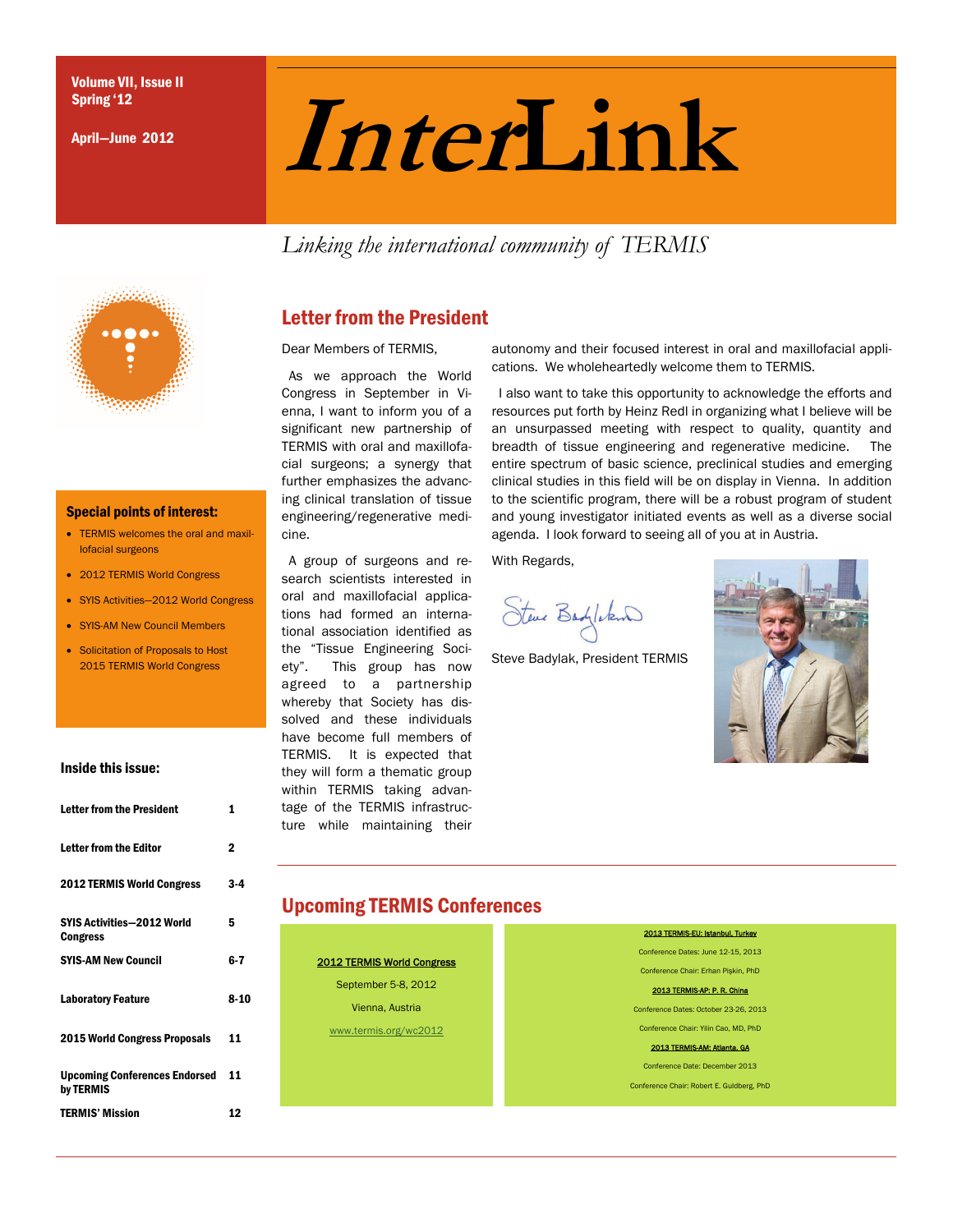# Letter from the Editor

Dear TERMIS members,

I am organizing, during the 3rd TERMIS World Congress in Vienna September 8, 2012, a panel discussion on the topic of "the future of publishing in the tissue engineering & regenerative medicine space". The scholarly information landscape is becoming very complex as the impact factor, citations, h-index & m-index, and search engines (e.g. scoopus versus Google scholar) have become very important for academic career development. At the same time publishers, libraries and search engines are all jostling for pole position in the digital and print space. Most recently, one of the topics most discussed is related to the question of the advantages/disadvantages of open source versus traditional publishing.

As the above described situation is not only very difficult to comprehend for PhD students and Postdoc's but also for junior and senior faculty, it will be the aim of the panel discussion to give the wider tissue engineering/ regenerative medicine community a comprehensive overview from the editors perspective. The panel will discuss the direction the field is moving from an editorial and publishing point of view.

It is a great honor for me to report that I was able to bring together the editors of the leading journals in the field to participate in the panel discussion:

Prof. David Williams, Editor-In-Chief *Biomaterials*

- Prof. Geoff Richards, Editor-In-Chief *eCM* Journal
- Prof. Rui Reis, Editor-In-Chief *Tissue Engineering & Regenerative Medicine* Journal
- Prof. John Fisher, Editor-In-Chief *Tissue Engineering* Journal
- Prof. Graham Parker, *Stem Cells & Development* Journal
- Prof. William Wagner, Editor-In-Chief *Acta Biomaterlia*
- Prof. Glenn E. McGee, Editor-in-Chief *The American Journal of Bioethics*
- Dr. Markus Hengstschläger, Austrian Science Foundation

In respect to the format of the panel discussion, I would like to invite you as a TERMIS member to post your top three questions to the panel members by sending an email to the TERMIS Administrator, Mrs. Sarah Wilburn **[swilburn@termis.org](https://outlook.qut.edu.au/owa/redir.aspx?C=a8ebe5e5b32b42cc8b62d309c2f95d4e&URL=mailto%3aswilburn%40termis.org).** Sarah will collate all the questions from the submissions submitted. I will pick the top 5 rated questions and will ask the panel members to answers those first during the panel discussion. If time allows, I will also ask the audience to post questions during the panel discussion session.

I look forward to receiving your questions and seeing you during the panel discussion in Vienna.

Yours sincerely,

W. D. Pette

Professor Dietmar W. Hutmacher PhD (NUS), MBA (Henley)



*Panel Discussion: "Future of publishing in the TE/RM space" September 8, 2012 during the 2012 TERMIS World Congress*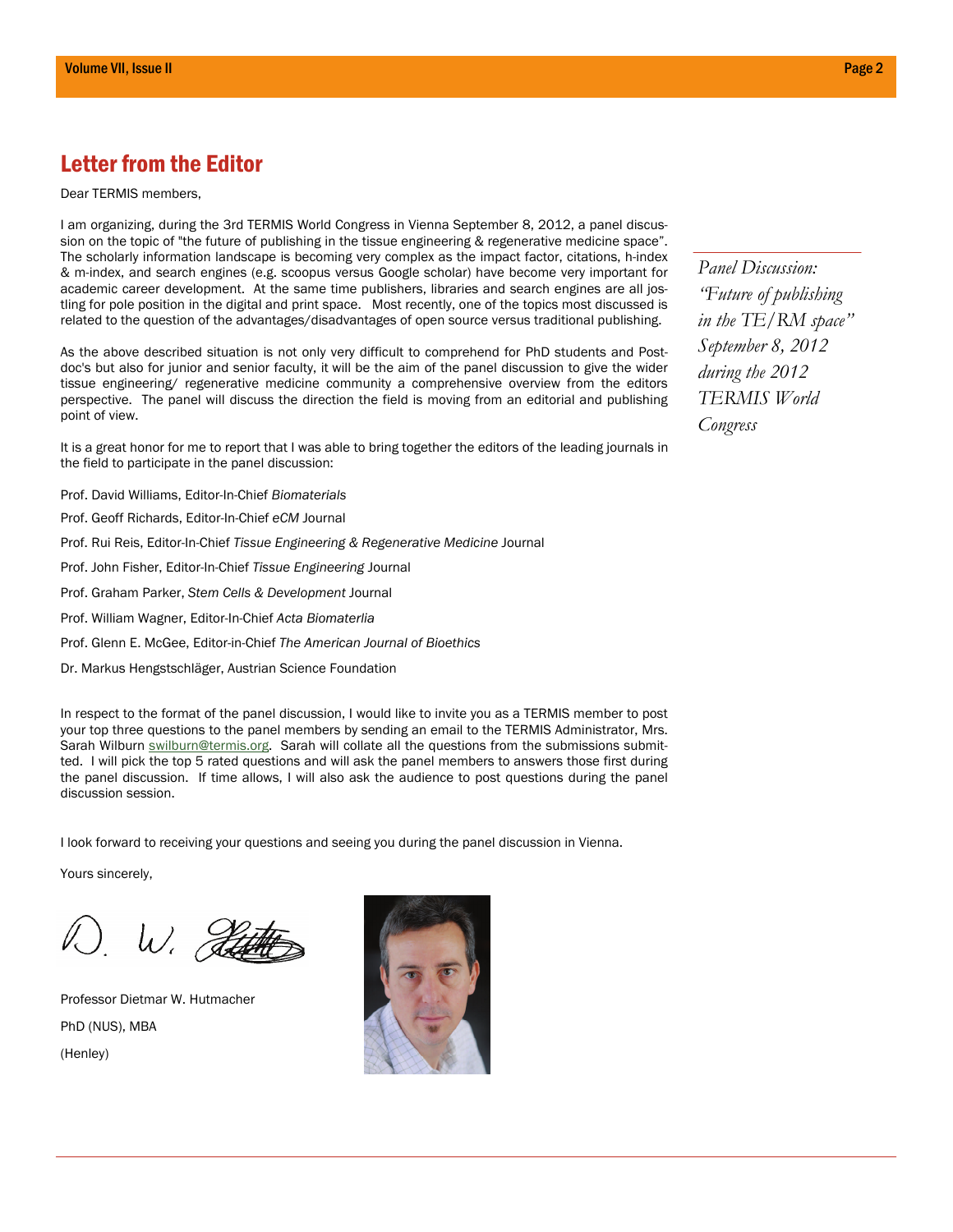



Society of the Advancement of Research In Shock and termis. Tissue Engineering



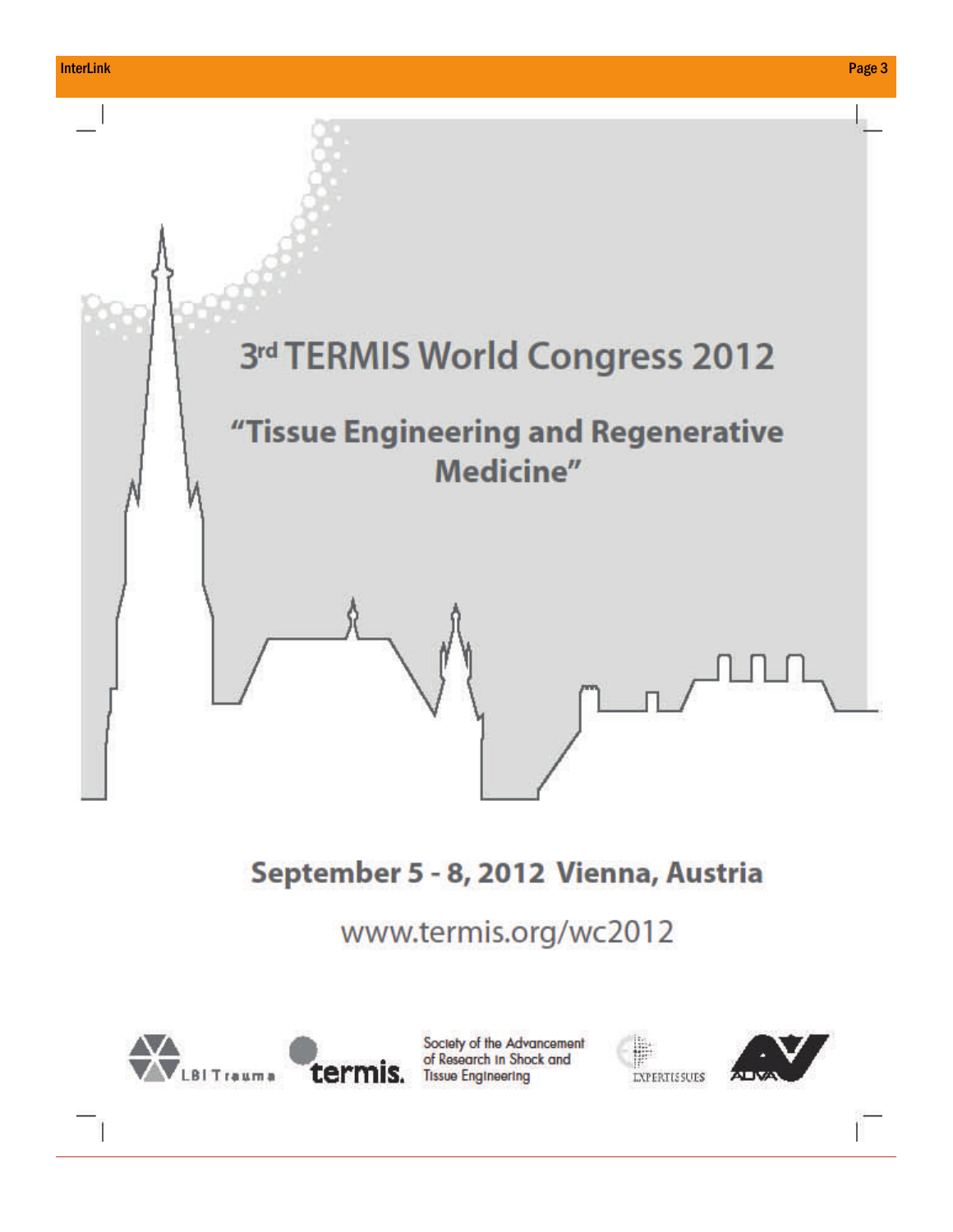# Pre-Meetings & TERMIS Evening Event

Stem Cell Update Salzburg – Symposium Tour For information/registration click [here](http://www.medical-education.at/anmeldung/premeetingtermis.html)

IPLASS – International Placenta Stem Cell Society "The Regenerative Potential of Placenta Derived Cells"- 2nd International Meeting of the International Placenta Stem Cell Society For information/registration click [here](http://www.iplass.net/ii/2ndiplassmeeting-registration).

Advanced Therapy Medicinal Products (ATMPs): From Promise to Reality - Tissue Engineering and Regenerative Medicine Regulatory Path – CAT-TERMIS-ISCT Satellite Workshop For information/registration click [here](http://www.celltherapysociety.org/index.php/meetings-events/regional-meetings/european-regional-meetings/isct-3rd-european-regional-meeting).

NAMABIO-COST Meeting - 2nd NAMABIO Joint Meeting GRIBOI (Society for Injectable Osteoarticular Biomaterials) For information/registration click [here](http://www.griboi.org/pre-meeting).



Hofburg Congress Centre

[www.termis.org/wc2012](http://www.termis.org/wc2012)

# Why Become an Exhibitor or Sponsor of the 2012 TERMIS World

- Exposure to local, national and international audience of decision makers and influential people involved with TE/RM.
- Opportunities to raise your company's profile amongst a valuable target audience before, during and after this event
- Recognition including acknowledgement and clear demonstration of your organization's involvement, commitment and support with this market.
- Valuable insights, information and exposure to the latest developments in this field.
- Feel free to attend the scientific sessions.
- Multidisciplinary audience: clinicians, specialized scientists, engineers and researchers in top academic institutions and companies.
- There are NO OTHER TERMIS meetings in 2012

**"There is still time to register!"** 

**To received more information on exhibiting or sponsoring the 2012 World Congress, contact:** 

*Mr. Klaus Ehrenmüller Med.ex medical exhibition company [klause@medex.co.at](mailto:klaus@medex.co.at)* 

# 2012 TERMIS World Congress Hosted By:



*Society of the Advancement of Research and Tissue Engineering*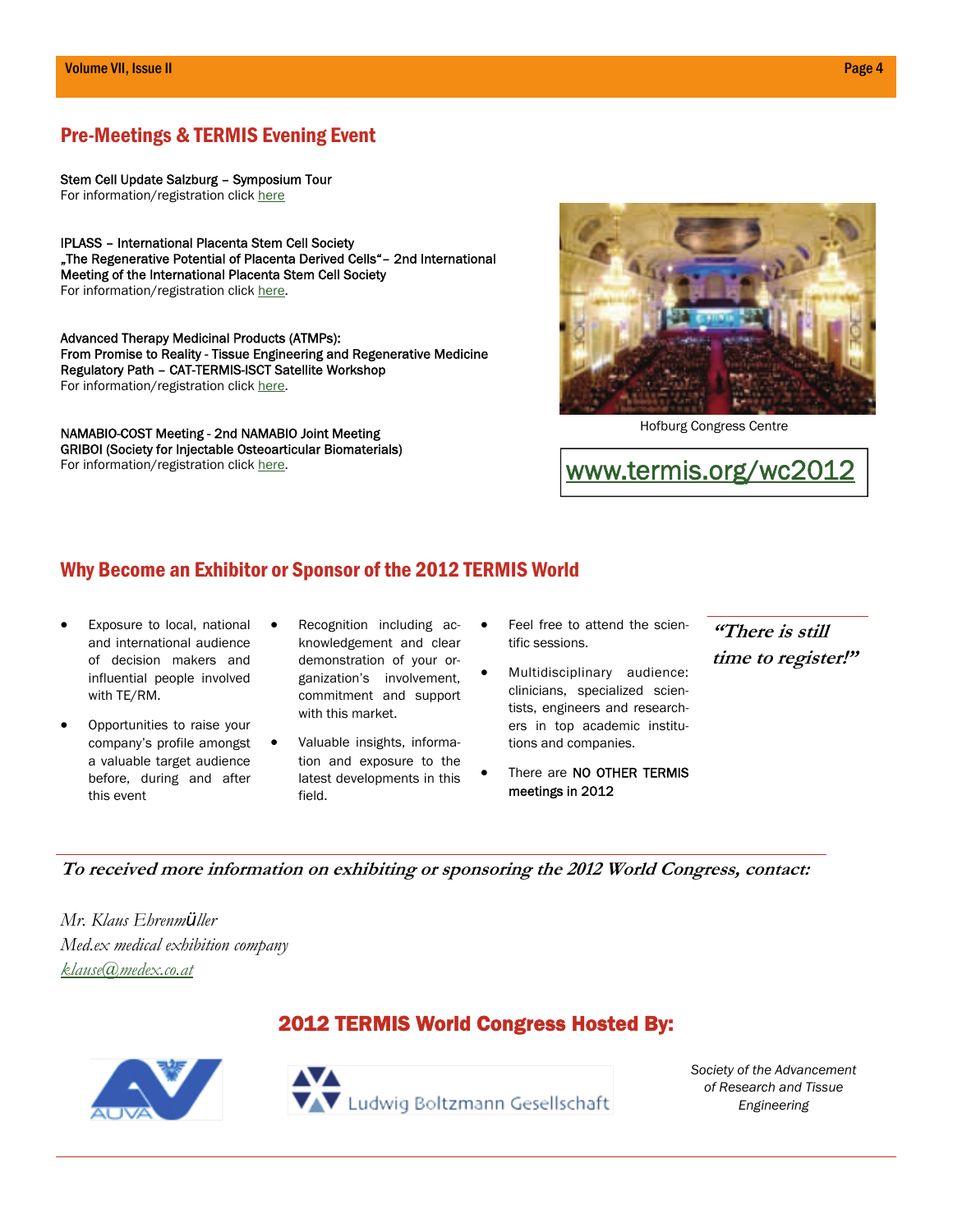# SYIS Activities at the 2012 TERMIS World Congress in Vienna

SYIS Young Investigator Night (including business meeting)(attendance required :) ) *– Thursday, September 6, after 20.30h, [Café Leopold](http://www.cafe-leopold.at/z/Image/start/panoramen/Lounge_gross.htm) (close to the conference venue: see map "Museumsquartier MQ") -*

Don't miss our young investigator night after the main conference opening reception. At Leopold, a decent bar & nightclub, all the SYIS activities that will happen during the conference will be presented to you. Furthermore, SYIS will pay you a drink and will let you enjoy a night to remember supported by local and international DJs! Come and get acquainted with young researchers from other countries! And don't forget to bring your dancing shoes!

#### Student-Mentor Meet *(registration required)* Wednesday, September 5, 18.30 conference venue

During the student-mentor meet, students and young investigators will get a chance to interact with world-renowned academic and industrial investigators in the field of Tissue Engineering & Regenerative Medicine. Students and young investigators will be organized in small groups with each mentor and have their questions answered in a relaxed and open discussion.

#### Career Session *(registration required) – Friday, September 7, 18.20-19.00, conference venue*

A panel of experts, each having taken different but sometimes overlapping directions in their careers, will discuss, debate and offer insight into topics of interest in the field today and provide insights into starting a career in this field.

#### Scientific Co-chair *(registration required)*

SYIS members will have the opportunity to assist chairing a session with a leader in the field of research during a scientific session.

#### SYIS Awards *(registration required)*

SYIS will award the three best oral presentations selected in the SYIS young investigator session *(Thursday, September 6, 16:00-17:30, Festsaal)*. A short-list of participants for the award session will be selected based on abstract scoring and informed ahead of time to participate in this session.

Winners will be selected based on their performance during the award session by a prestigious panel. Best oral presentations, the three best posters by SYIS members and travel grants will be awarded during the Gala Evening, on (*Friday, September 7, 19.30*). Stay sharp and do your best!

About us: TERMIS-SYIS provides a platform for the "next generation" of scientists and engineers in the field of tissue engineering and regenerative medicine to interact. SYIS aims to further the professional and scientific development of its members. This year there are a number of activities planned to enhance the TERMIS-EU experience of its members. SYIS activities are only for students and young researchers:

 Student: Any individual who is engaged as a full-time graduate or undergraduate in a university or college program and is actively involved in research in the field of tissue engineering.

 Young Investigator: Young Investigators are defined as persons who are employed by an academic institution in the field of tissue engineering and regenerative medicine, who have been awarded their doctoral degree within the past 3 years and who are not holding an appointment as a faculty or academic staff in a university/research institute. Young investigators are required to have their advisor/supervisor send a letter as proof of the bona fide status of the young investigator. **TERMIS-SYIS** 

Georg Feichtinger (TERMIS SYIS World Congress Chair)

Rogério Pirraco (TERMIS SYIS-EU Chair) Sayed-Hadi Mirmalek-Sani (TERMIS SYIS-AM Chair) Zhang Zhiyong (TERMIS SYIS-AP Chair)

#### All students and young investigators that register for the 2012 TERMIS World Congress in Vienna is encouraged to register and participate in these activities.

If you want to take part in these events, please contact us at *termis2012syis@gmail.com* stating your name your affiliation and which events you want to participate in. To make sure you are eligible for being part of SYIS, read a little more about us at the end of this piece.

SYIS will also have a booth at the conference site, so look for us!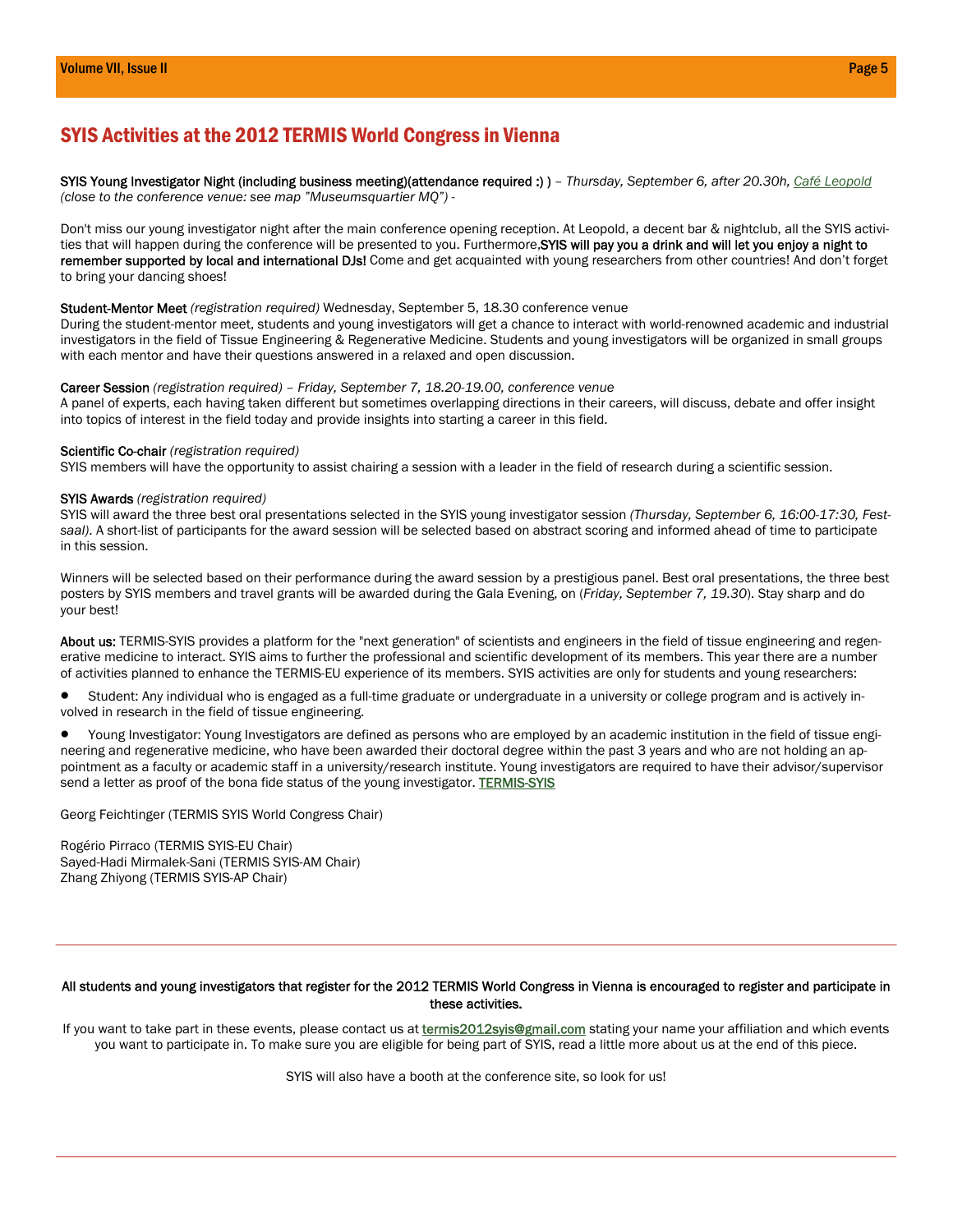## Report from the SYIS-AM Chair

To the TERMIS-AM members,

*Thank you to the outgoing SYIS-AM Officers & Welcome to the new SYIS-AM Council!* 

As I have been reading recently 2012 is a year of change, and this is certainly true for the Student and Young Investigator Section! We have already seen a significant update from TERMIS-North America to TERMIS-Americas, for which I'd like to warmly welcome all the newly-eligible student and young investigators to the Society.

We also have big changes in the SYIS-AM Council, and I'm delighted to announce the appointment Rebecca Dahlin, our former Treasurer, as the SYIS-AM Council Chair, as I am now stepping down. I'd also like to announce Tracy Hookway as the new Council Vice-Chair and Sean Murphy as our Chair of the Scientific & Professional Development Committee. I'd also like to welcome Kimberly Ferlin in the newlycreated position of Communications Officer, as a way to increase our interaction with members and exposure, so through Facebook, LinkedIn, Twitter and the TERMIS website, we'll have every platform covered!

The recent SYIS-AM elections saw a record number of nominees and votes for the SYIS-AM nominees, for which we all are very proud. The new council members will continue to be supported by Christopher Bashur as Secretary, and I'd like to offer my sincerest thanks to Chris and the outgoing council members, namely Robert Gauvin as the former Chair of the Scientific & Professional Development Committee, Christine Kowalczewski as Vice-Chair, Patrick Spicer as the 2011 Meeting and Fundraising Chair and also former Council Chair Maxime Guillemette, for their dedication and hard work over the last few years presiding over the section and events at the informative, enjoyable and excellent meetings in Orlando and Houston.

With these changes I'm confident the SYIS-AM will go from strength to strength, I'm excited about the future of the section, and I wish them and the SYIS organizers of the upcoming World Congress the greatest success!



With very best wishes

4. Am

S. Hadi Mirmalek-Sani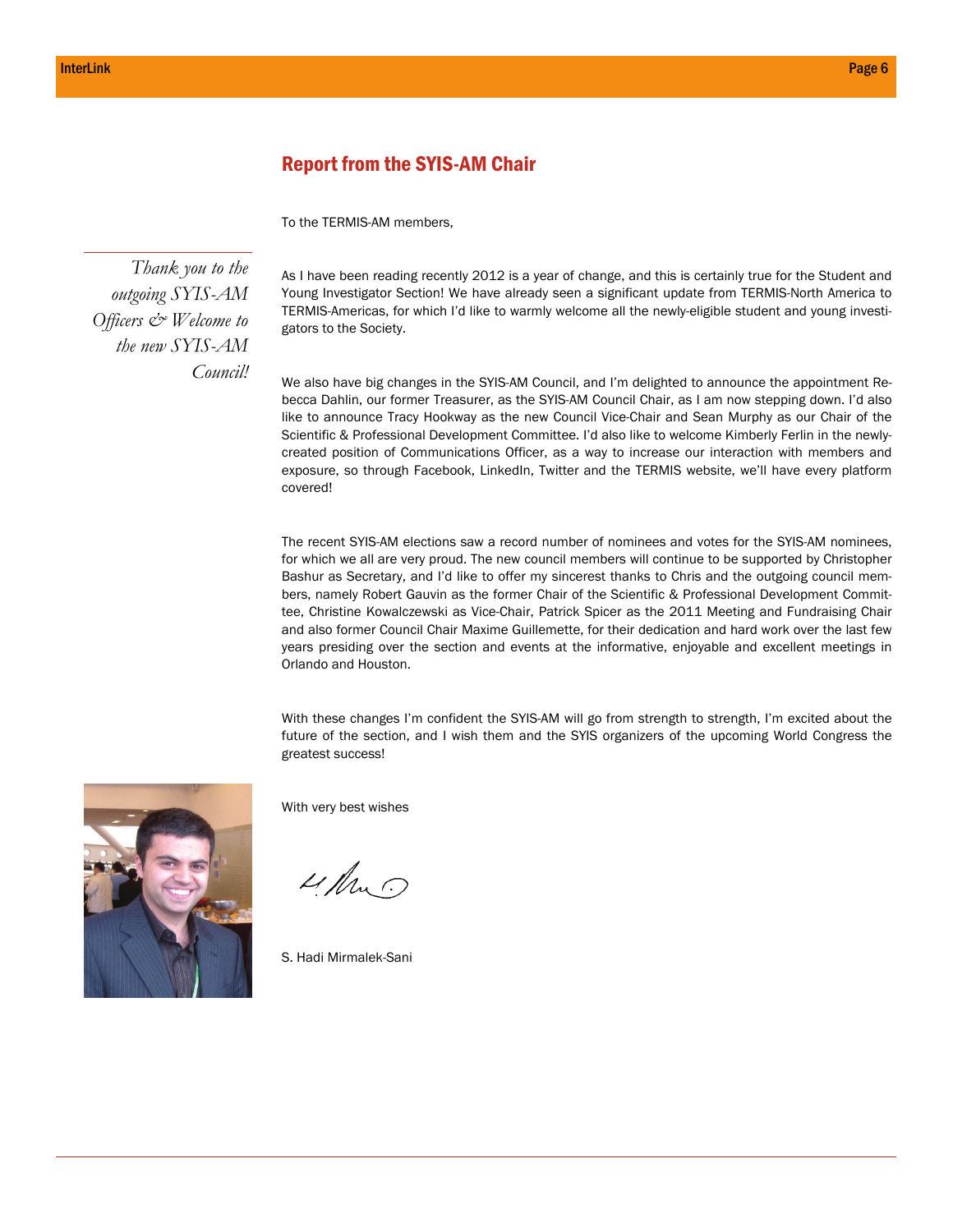# SYIS-AM New Council Members



#### Rebecca Dahlin - SYIS-AM Chair

Rebecca received her bachelor's degree in Biomedical Engineering in 2009 from Texas A&M University. She is currently a graduate student in the Department of Bioengineering at Rice University in the laboratory of Antonios Mikos. Her research focuses on the creation of polymer/extracellular matrix composite constructs for the repair of osteochondral defects.



#### Tracy Hookway - SYIS-AM Vice-Chair

Tracy received her bachelor's degree in Bioengineering from Lehigh University in 2006. She just received her Ph.D. from Worcester Polytechnic Institute in the laboratory of Marsha Rolle. Her research focused on engineering vascular tissue by cellular self-assembly. She is about to begin her postdoctoral research at Georgia Institute of Technology under the supervision of Todd McDevitt.



#### Chris Bashur - SYIS-AM Secretary

Chris received his PhD from Virginia Tech in 2009, where he developed novel scaffolds for ligament tissue engineering applications and determined how adult stem cell respond to biomaterial topography and other aspects of the microenvironment. He is currently a postdoctoral fellow at the Cleveland Clinic in Dr. Anand Ramamurthi's laboratory. His project involves developing methods to improve elastic fiber generation and organization within a tissue engineered smalldiameter vascular graft.



#### Sean Murphy - SYIS-AM Chair of the Scientific & Professional Development Committee

Sean Murphy received his Ph.D. From Monash University in Australia under the supervision of Profs. Alan Trounson, Euan Wallace and Graham Jenkin. He developed methodologies to isolate and characterize fetal stem cells for clinical applications and demonstrated their potential for treating lung disease. He is currently a postdoctoral research fellow at the Wake Forest Institute for Regenerative Medicine, North Carolina, mentored by Prof. Anthony Atala. His research focuses on developing fetal stem cell therapies for lung diseases such as cystic fibrosis and is supported by an American Lung Association Senior Research Training Fellowship and a Chapman Foundation grant.



#### Kimberly Ferlin - SYIS-AM Communications Officer

Kimberly received her bachelor's degree in Biomedical Engineering in 2010 from the University of Rochester. She is currently a graduate student in the Fischell Department of Bioengineering at the University of Maryland in the Tissue Engineering and Biomaterials Laboratory of John Fisher. She is also an ORISE Fellow in the Center for Devices and Radiological Health at the FDA. Her research focuses on investigating the impact of cell-substrate interactions on mesenchymal stem cell enrichment, proliferation, and differentiation.

#### SYIS-AM Treasurer (*Vacant)*

This position will be filled in the fall during the TERMIS election.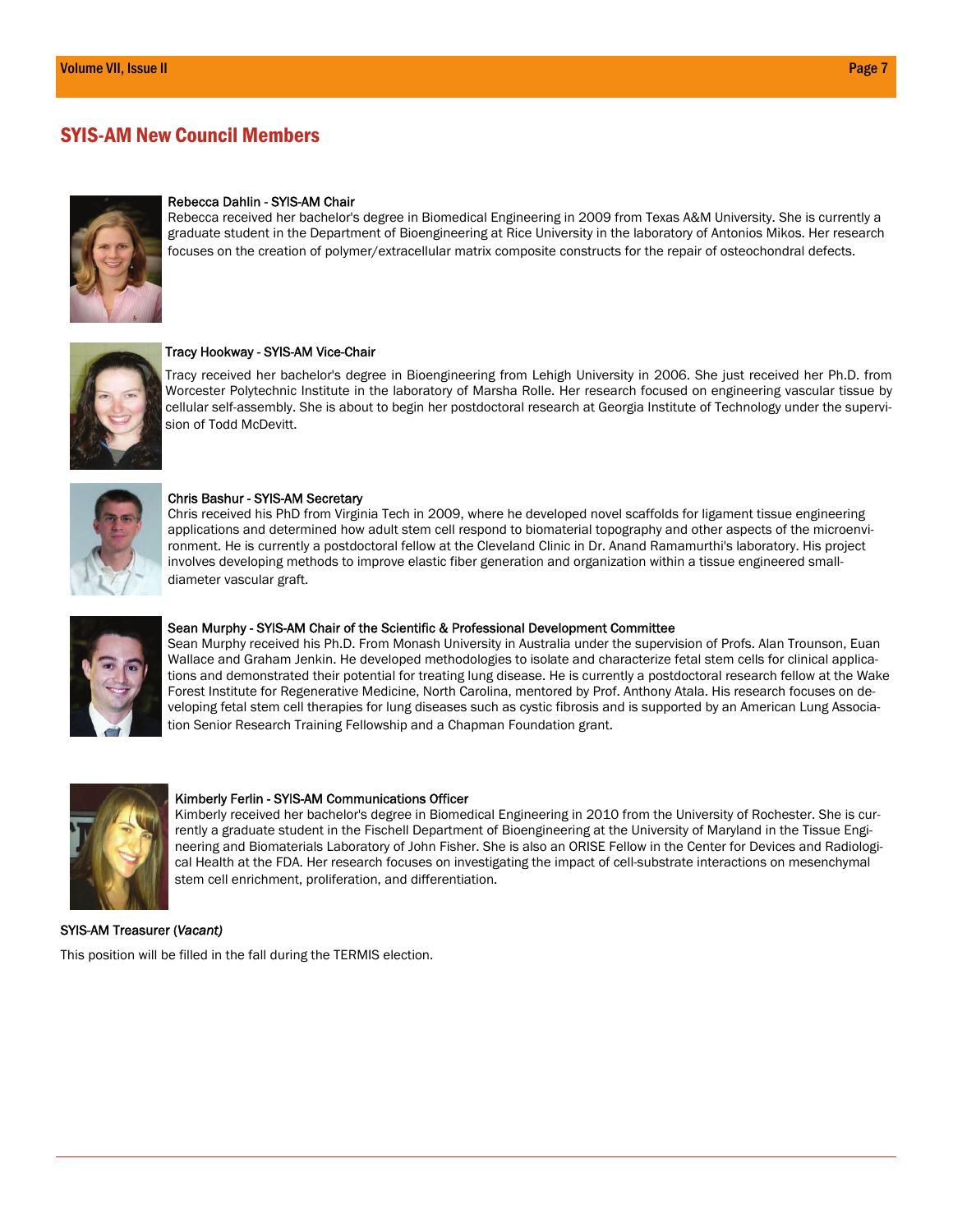# Laboratory Feature

## MEDIPOST Biomedical Research Institute

MEDIPOST, Co., Ltd., Seoul, Korea 1571-17 Seocho-3dong, Seocho-gu, Seoul 137-874, Korea Tel : +82-2-3465-6770 Fax : +82-2-475-1991 E-mail : sjchoi@medi-post.co.kr Web page: [http://medi-post.com](http://medi-post.com/)

MEDIPOST was established in 2000 and specializes in stem cell therapeutics using multi-potent human Umbilical Cord Blood-derived Mesenchymal Stem Cells (hUCB-MSCs) with expertise in the banking of the umbilical cord blood. MEDIPOST's Research & Development Center is focused on providing a coordinated "bench to bedside" approach from the basic and clinical research programs to the development and commercialization of novel therapeutics for the patients. The researchers at MEDIPOST's Biomedical Research Institute – part of Research & Development Center, have access to a wide range of adult pluripotent stem cells including hematopoietic stem cells (HSCs) and mesenchymal stem cells (MCSs) from umbilical cord blood.

Using the state-of-the-art stem cell processing and culturing technology, a dedicated team of over 60 scientists at MEDIPOST Biomedical Research Institute has made R&D efforts for over 10 years for developing adult stem cell drugs to meet unmet medical needs in areas such as osteoarthritis, stroke, Alzheimer's disease, bronchopulmonary dysplasia (BPD) and improving the efficacy of hematopoietic stem cell transplantation (HSCT).

MEDIPOST is proud to bring the world's first hUCB-MSC drug into Korean market, which we believe will revolutionize today's medical care.

#### First Cell Therapeutics : Hematopoietic Stem Cells (HSCs)

The R&D roadmap at MEDIPOST begins from the cord blood banking. MEDIPOST stores over 150,000 cord blood units which accounts for approximately 40% of the total cord blood units banked in Korea MEDIPOST supports approximately 60% of all Cord Blood Hematopoietic Stem Cell Transplantations (CBTs) performed in Korea.





Fig.1. MEDIPOST's CORD BLOOD BANK : Processing and Storage of Umbilical Cord Blood

A pharmaceutical product must demonstrate its identity, concentration, purity and other quality standards to ensure the required levels of safety and efficacy can be met. Likewise, a Cord Blood Bank must also ensure that its product – stored units of cord blood, is disease free and that it is handled free of contamination while preserving its integrity and function. In order to achieve this, MEDIPOST's Cord Blood Bank has developed quality management systems to ensure the quality standards of stored products including high levels of long-term stability and viability.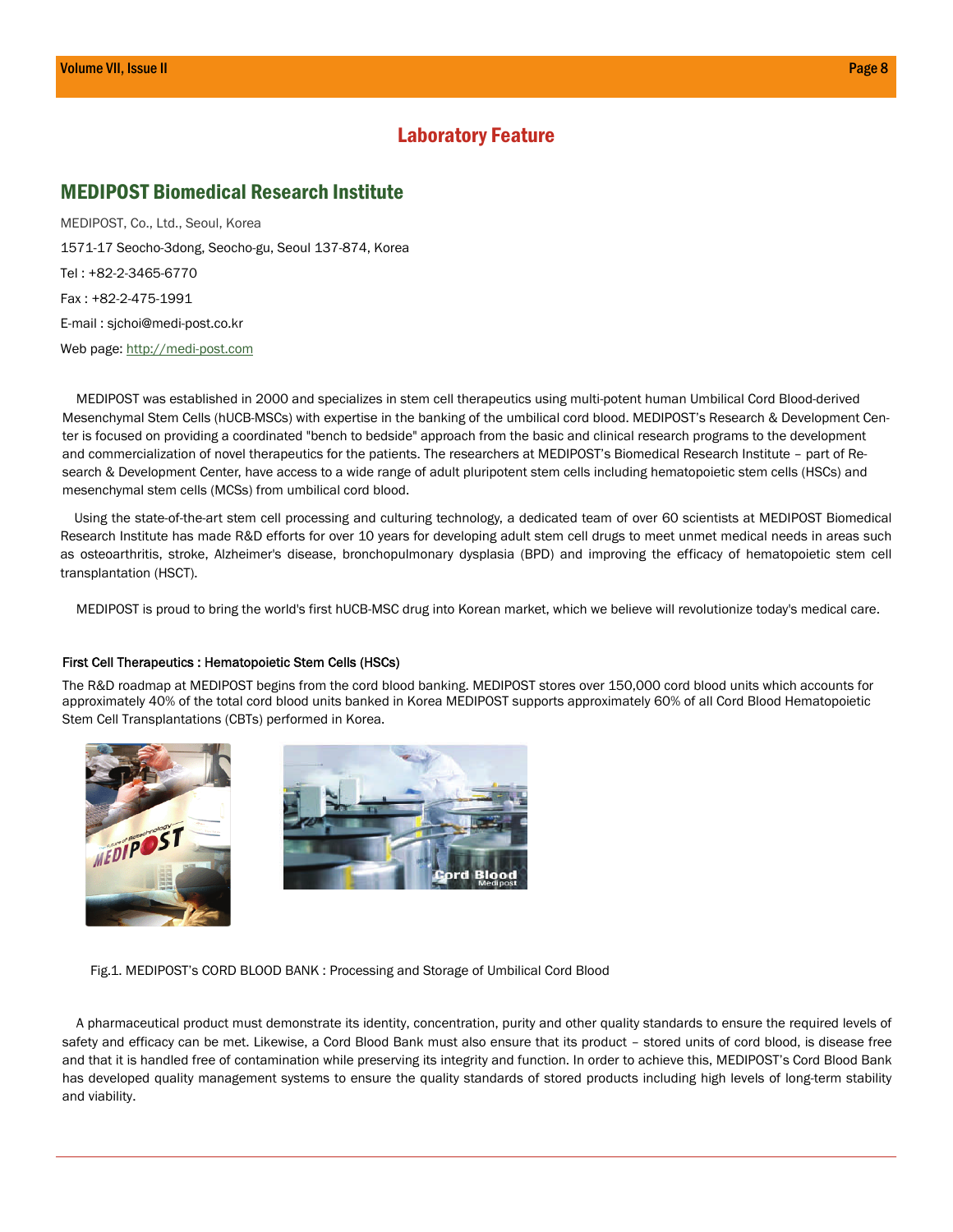## Laboratory Feature Continued...

#### Second Cell Therapeutics : Mesenchymal Stem Cells (MSCs)

Cord blood stem cells have a large *ex vivo* expansion capacity and are multipotent in nature which can give rise to various types of tissues. We have developed cellular therapeutics with understanding of the cells' characteristics and testing them in animal models of disease

hUCB-MSCs are a robust source not only for giving rise to a new cell type in need but also for secreting various trophic factors which will signal the activation of the host's own stem cells for producing required cell types. hUCB-MSCs possess excellent proliferation capacity with ability to differentiate into multiple types of cells or tissues. They are immune-privileged and thus their allogeneic use does not cause adverse immune reactions. hUCB-MSCs harvested from cord blood show the lowest levels of immunogenicity compared to those by other types of adult stem cells. In fact, instead of provoking the immunogenicity, they rather modulate the adverse immune reactions within the host and therefore making hUCB-MSCs an ideal candidate for mass-producible stem cell drug for allogeneic use.



#### Fig.2. Mechanisms of Action : Nursing (paracrine) effects of secretory factors from the hUCB-MSCs.

Drug efficacy is paramount in manufacturing stem cell drugs at a large scale. Allogeneic stem cell drugs must meet reliable cell numbers per product, as well as cell viability and sterility at the same time. MEDIPOST has developed a potency screening technology in which a pre-screening system using various potency markers allows selection of stem cell batches that are of adequate quality to be used for designated clinical indication.

Effective potency marker screening is essential to ensure consistent quality among batches of adult stem cell drugs from different UCB donors, as individual variations among UCB donors can lead to batches of sub-standard hUCB-MSCs. Our potency marker screening system ensures that only the batches of donated UCB that meet the minimum potency criteria for a given adult stem cell drug product, are selected.

 Stem cell mass manufacturing is performed in compliance with the Korea Food and Drug Administration (FDA)'s current Good Manufacturing Practices (GMP) standards. GMP management includes Equipment Qualification (EQ), Installation Qualification (IQ), Operational Qualification (OQ), Performance Qualification (PQ), standard Operating Protocols (SOPs), environmental monitoring and production and Quality Control (QC) validations. MEDIPOST strictly adheres to the regulations by the Korea FDA for the production and formulation of our stem cell drugs, to ensure that our products are of the highest quality and safety.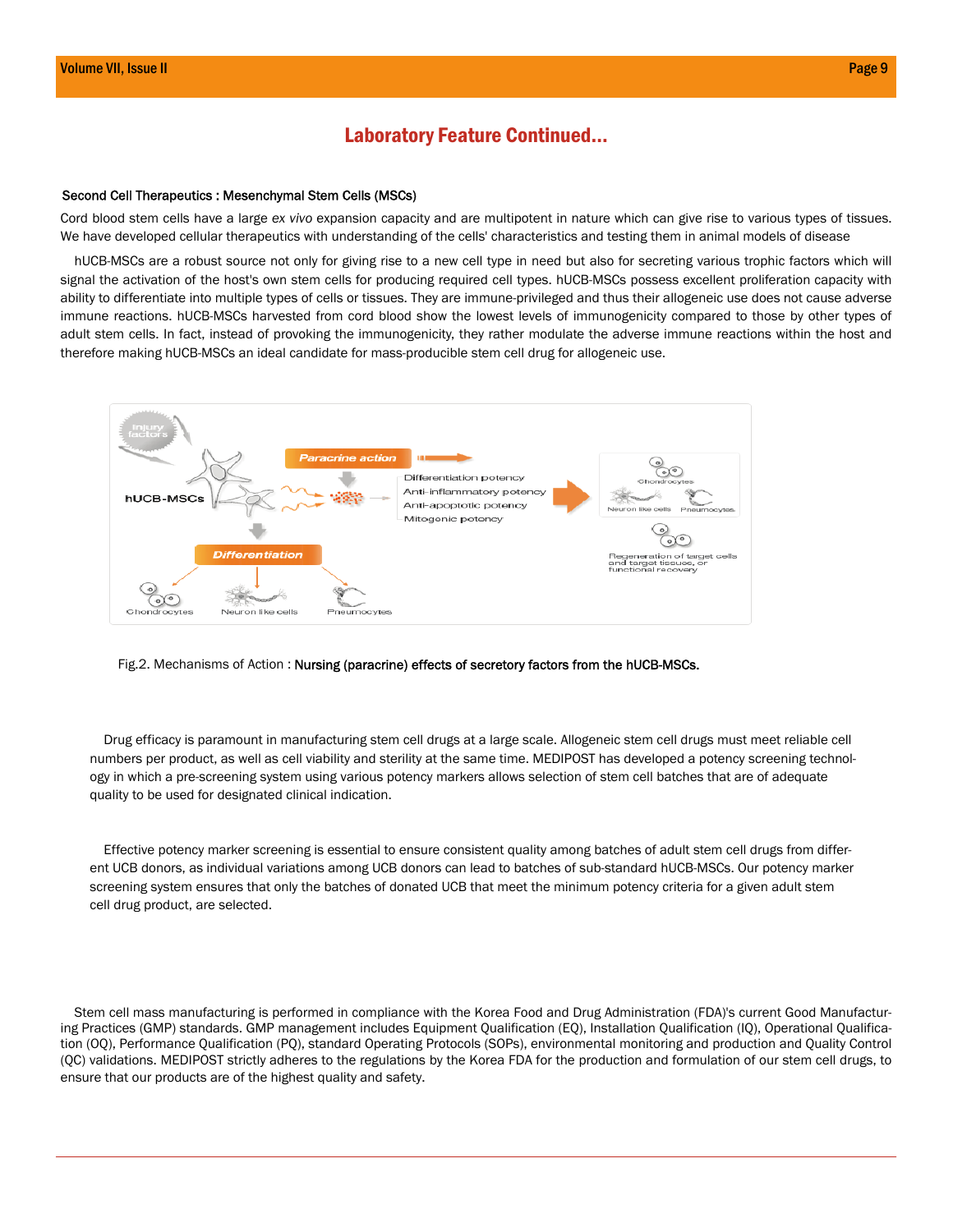### Laboratory Feature Continued...

Stem cells are derived from umbilical cord blood of qualified donors following donor screening including adventitious agents testing, donor questionnaire, medical and family history checks and signing of an informed consent form. Cord blood stem cells are isolated and expanded according to SOPs and the working cell bank is created by freezing the expanded stem cells. These cells are characterized according to the SOPs with sterility and quality tests to ensure the manufacture of a safe and effective product.

Based on our scientific achievements together with proven safety on allogeneic hUCB-MSC transplantation, at MEDIPOST, we aspire to lead the development and commercialization of adult stem cell drugs to help benefit patients suffering from incurable diseases.

In 2005, MEDIPOST's first product CARTISTEM®, was released for use in the clinical trials. Since then, we have continuously been improving the manufacturing process to better support the clinical trials. Following the successful completion of the clinical trials in Korea, in January 2012, the Korea FDA has approved the manufacture and



Fig.3. GMP Facility for Manufacturing Cell Therapeutics

sale of CARTISTEM® in Korea, as a safe and effective stem cell drug for the treatment of 'Repetitive Traumatic and Degenerative Osteoarthritis (OA)'.

During the past 11 years of R&D efforts, researchers at MEDIPOST confirmed the presence of potent adult stem cells in the cord blood and demonstrated through many publications in high-profile scientific journals (see Selected Publications) that the hUCB-MSCs can be used in allogeneic adult stem cell transplantations for regenerative medicine. Through rigorous R&D efforts, MEDIPOST has achieved large-scale, pre-manufacturing and cryo-preservation of adult stem cell products using hUCB-MSCs as drug substance. This enables instant availability of the stem cell drugs for the patients when they need them without the need of an invasive collection of stem cells from the patient's own tissues or time required for further culturing process prior to administration of stem cells into the patient.

#### Selected Publications

*Kim JY, Kim DH, Kim JH, Lee D, Kim SM, Jeon HB, Kwon SJ, Choi SJ, Lee EH, Yoo YJ, Seo SW, Lee JI, Na DL, Yang YS, Oh W, Chang JW.* Soluble intracellular adhesion molecule-1 secreted by human umbilical cord blood-derived mesenchymal stem cell reduces amyloid β plaques.Cell Death and Differentiation. 2012 19: 680–691.

[Lee E](http://www.ncbi.nlm.nih.gov/pubmed?term=%22Lee%20EJ%22%5BAuthor%5D)J, [Choi EK](http://www.ncbi.nlm.nih.gov/pubmed?term=%22Choi%20EK%22%5BAuthor%5D), [Kang SK](http://www.ncbi.nlm.nih.gov/pubmed?term=%22Kang%20SK%22%5BAuthor%5D), [Kim GH](http://www.ncbi.nlm.nih.gov/pubmed?term=%22Kim%20GH%22%5BAuthor%5D), [Park JY](http://www.ncbi.nlm.nih.gov/pubmed?term=%22Park%20JY%22%5BAuthor%5D), [Kang H](http://www.ncbi.nlm.nih.gov/pubmed?term=%22Kang%20HJ%22%5BAuthor%5D)J, [Lee SW](http://www.ncbi.nlm.nih.gov/pubmed?term=%22Lee%20SW%22%5BAuthor%5D), [Kim KH](http://www.ncbi.nlm.nih.gov/pubmed?term=%22Kim%20KH%22%5BAuthor%5D), [Kwon JS](http://www.ncbi.nlm.nih.gov/pubmed?term=%22Kwon%20JS%22%5BAuthor%5D), [Lee KH](http://www.ncbi.nlm.nih.gov/pubmed?term=%22Lee%20KH%22%5BAuthor%5D), [Ahn Y](http://www.ncbi.nlm.nih.gov/pubmed?term=%22Ahn%20Y%22%5BAuthor%5D), [Lee H](http://www.ncbi.nlm.nih.gov/pubmed?term=%22Lee%20HJ%22%5BAuthor%5D)J, [Cho H](http://www.ncbi.nlm.nih.gov/pubmed?term=%22Cho%20HJ%22%5BAuthor%5D)J, [Choi S](http://www.ncbi.nlm.nih.gov/pubmed?term=%22Choi%20SJ%22%5BAuthor%5D)J[, Oh W](http://www.ncbi.nlm.nih.gov/pubmed?term=%22Oh%20WI%22%5BAuthor%5D)I, [Park YB](http://www.ncbi.nlm.nih.gov/pubmed?term=%22Park%20YB%22%5BAuthor%5D), [Kim HS](http://www.ncbi.nlm.nih.gov/pubmed?term=%22Kim%20HS%22%5BAuthor%5D). N-cadherin Determines Individual Variations in the Therapeutic Efficacy of Human Umbilical Cord Blood-derived Mesenchymal Stem Cells in a Rat Model of Myocardial Infarction. [Mol Ther](http://www.ncbi.nlm.nih.gov/pubmed/22068423). 2012 Jan;20(1):155-67.

[Noh YH](http://www.ncbi.nlm.nih.gov/pubmed?term=%22Noh%20YH%22%5BAuthor%5D), [Yim YS](http://www.ncbi.nlm.nih.gov/pubmed?term=%22Yim%20YS%22%5BAuthor%5D), [Kim DH](http://www.ncbi.nlm.nih.gov/pubmed?term=%22Kim%20DH%22%5BAuthor%5D), [Lee MW](http://www.ncbi.nlm.nih.gov/pubmed?term=%22Lee%20MW%22%5BAuthor%5D), [Kim DS](http://www.ncbi.nlm.nih.gov/pubmed?term=%22Kim%20DS%22%5BAuthor%5D), [Kim HR](http://www.ncbi.nlm.nih.gov/pubmed?term=%22Kim%20HR%22%5BAuthor%5D), [Lee SH](http://www.ncbi.nlm.nih.gov/pubmed?term=%22Lee%20SH%22%5BAuthor%5D), [Chueh HW](http://www.ncbi.nlm.nih.gov/pubmed?term=%22Chueh%20HW%22%5BAuthor%5D), [Choi S](http://www.ncbi.nlm.nih.gov/pubmed?term=%22Choi%20SJ%22%5BAuthor%5D)J, II Oh W, [Yang YS](http://www.ncbi.nlm.nih.gov/pubmed?term=%22Yang%20YS%22%5BAuthor%5D), [Jung HL](http://www.ncbi.nlm.nih.gov/pubmed?term=%22Jung%20HL%22%5BAuthor%5D), [Yoo KH](http://www.ncbi.nlm.nih.gov/pubmed?term=%22Yoo%20KH%22%5BAuthor%5D), [Sung KW](http://www.ncbi.nlm.nih.gov/pubmed?term=%22Sung%20KW%22%5BAuthor%5D), [Koo HH](http://www.ncbi.nlm.nih.gov/pubmed?term=%22Koo%20HH%22%5BAuthor%5D). Correlation between chemokines released from umbilical cord blood-derived mesenchymal stem cells and engraftment of hematopoietic stem cells in nonobese diabetic/severe combined immunodeficient (nod/scid) mice. [Pediatr Hematol Oncol](http://www.ncbi.nlm.nih.gov/pubmed/22023463). 2011 Nov;28(8):682-90.

*Kim ES, Chang YS, Choi SJ, Kim JK, Yoo HS, Ahn SY, Sung DK, Kim SY, Park YR, Park WS.*[Intratracheal transplantation of human umbilical cord blood-derived](http://www.ncbi.nlm.nih.gov/pubmed/21843339) [mesenchymal stem cells attenuates Escherichia coli-induced acute lung injury in mice.](http://www.ncbi.nlm.nih.gov/pubmed/21843339) Respir Res. 2011 Aug 15;12:108.

Chang YS, Choi SJ, Sung DK, Kim SY, Oh W, Yang YS, Park WS. [Intratracheal transplantation of human umbilical cord blood derived mesenchymal stem cells](http://www.ncbi.nlm.nih.gov/pubmed/21396161) [dose-dependently attenuates hyperoxia-induced lung injury in neonatal rats](http://www.ncbi.nlm.nih.gov/pubmed/21396161). Cell Transplant. 2011 Mar 7.

Kim SM, Oh JH, Park SA, Ryu CH, Lim JY, Kim DS, Chang JW, Oh W, Jeun SS. *[Irradiation enhances the tumor tropism and therapeutic potential of tumor necro](http://www.ncbi.nlm.nih.gov/pubmed/20945331)*[sis](http://www.ncbi.nlm.nih.gov/pubmed/20945331). Stem Cells. 2010 Dec; 28(12): 2217-28.

Yim YS, Noh YH, Kim DH, Lee MW, Cheuh HW, Lee SH, Yoo KH, Jung HL, Sung KW, Choi SJ, Oh WI, Yang YS, Koo HH. [Correlation between the immature char](http://www.ncbi.nlm.nih.gov/pubmed/20832581)[acteristics of umbilical cord blood-derived mesenchymal stem cells and engraftment of hematopoietic stem cells in NOD/SCID mice](http://www.ncbi.nlm.nih.gov/pubmed/20832581). Transplant Proc. 2010 Sep;42(7):2753-8.

*Kim JY, Kim DH, Kim DS, Kim JH, Jeong SY, Jeon HB, Lee EH, Yang YS, Oh W, Chang JW.* Galectin-3 secreted by human umbilical cord blood-derived mesenchymal stem cells. FEBS Lett. 2010 Aug 20;584(16):3601-8.

*Jin HJ, Nam HY, Bae YK, Kim SY, Im IR, Oh W, Yang YS, Choi SJ, Kim SW.* [GD2 expression is closely associated with neuronal differentiation of human umbilica](http://www.ncbi.nlm.nih.gov/pubmed/20165901)l cord blood-derived mesenchymal stem cells. Cell Mol Life Sci. 2010 Jun;67(11):1845-58. - END

F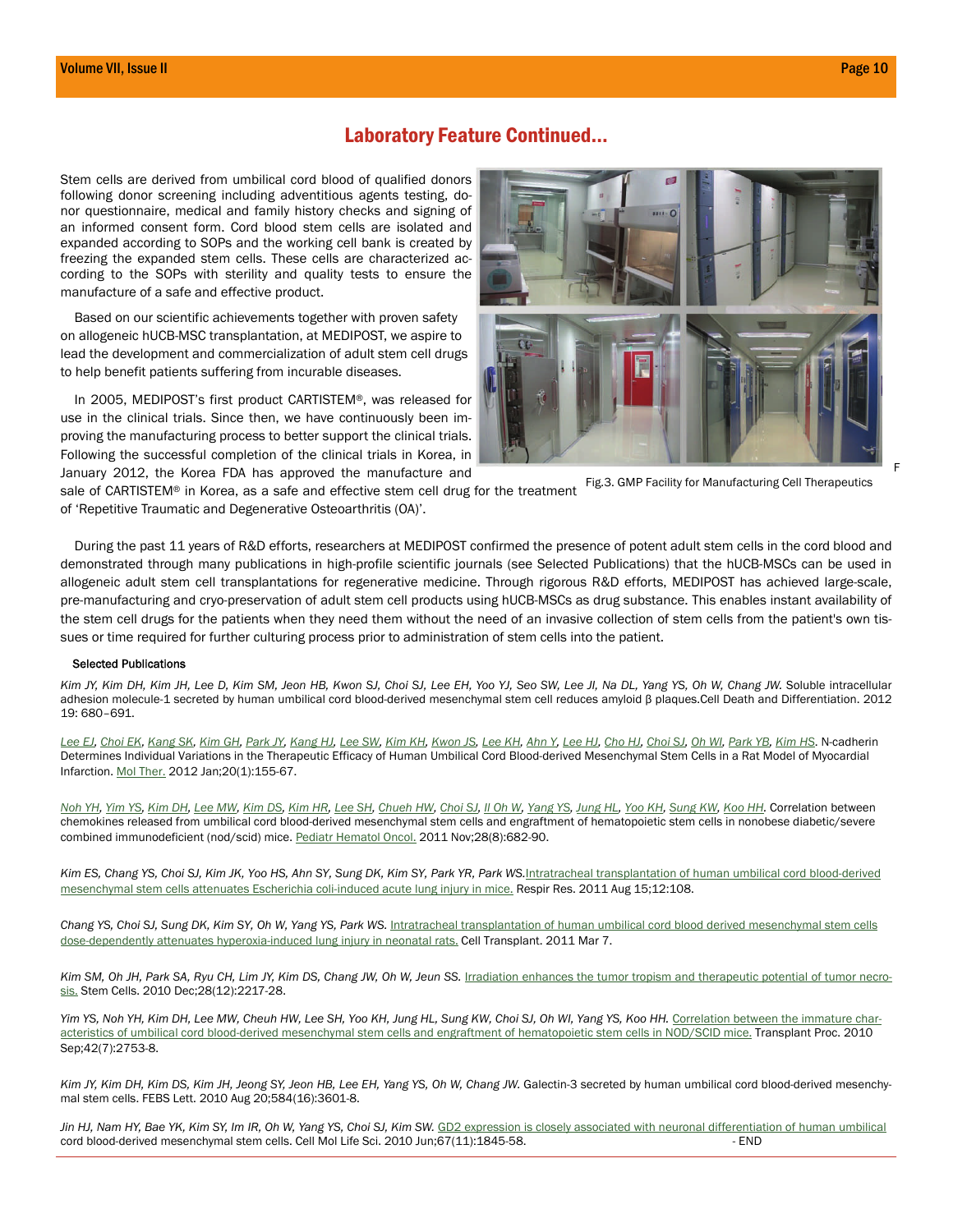

*listed have been reviewed and approved for endorsement by the TERMIS Endorsement Committee.* 

# Upcoming Conferences

#### June 2012

[REMEDIS 2012](http://www.atequal.eu/remedis) Conference Dates: 15-17 June 2012 Conference Location: IASI ROMANIA

[2012 Stem Cells & Bioprocessing](http://selectbiosciences.com/conferences/index.aspx?conf=SCBPE2012) Conference Dates: 27-28 June 2012 Conference Location: London, England TERMIS members will receive a 15% discount off the price of registration if you register by 17th May 2012.

#### July 2012

[MSC 2012 Galway](http://www.conference.ie/Conferences/index.asp?Conference=149) Conference Dates: July 2-3, 2012 Conference Location: Galway, Ireland Download [the flyer](http://www.termis.org/docs/msc_galway2012_flyer.pdf)

**5th Annual Business Education** [Course: Regenerative Medicine](http://www.case.edu/entrepreneurship/regen_med/index.html) Education Course Location: Case Western Reserve University, Cleveland, OH Education Course Dates: July 16-19, 2012

#### August 2012

[Rice University's Advances in Tissue](http://tissue.rice.edu)  [Engineering Short Course](http://tissue.rice.edu) Short Course Dates: August 8-11, 2012 Short Course Location: Rice University BioScience Research Collaborative Short Course Director: Dr. Antonios G. Mikos

[2012 ISOMRM](http://www.2012isomrm.org.tw/) 2nd International Symposium of Materials on Regenerative Medicine Symposium Dates: August 29-31, 2012 Taipei, Taiwan, ROC 10% registration discount will be available for TERMIS members

#### September 2012

[2012 3rd TERMIS World Congress:](http://www.termis.org/wc2012)  [Vienna, Austria](http://www.termis.org/wc2012) Conference Dates: September 5-8, 2012 Conference Location: Hofburg Congress Center in Vienna, Austria Conference Chair: Heinz Redl, PhD

#### [Stem Cells USA & Regenerative](http://www.terrapinn.com/2012/stem-cells-usa-regenerative-medicine/)  [Medicine Congress](http://www.terrapinn.com/2012/stem-cells-usa-regenerative-medicine/)

Congress Dates: September 20- 21, 2012 Congress Location: The Charles Hotel, Boston, MA

#### [International Symposium in Ap](http://www.bioimaging2012.ineb.up.pt/)[plied Bioimaging: Bridging Devel](http://www.bioimaging2012.ineb.up.pt/)[opment and Application](http://www.bioimaging2012.ineb.up.pt/) Symposium Dates: September 20-21, 2012

Symposium Location: Biblioteca Almeida Garrett, Porto, Portugal *The European Science Foundation in the framework of the project REMEDIC will fund 8 Travel Awards (500 €) on a competitive basis to assist graduate students and post-docs to present their work at the symposium.* 

#### November 2012

[2012 ASMB Meeting](http://www.asmb.net/2012_meeting.php) Meeting Dates: November 11-14, 2012 The 2012 meeting will be held jointly with the Society for Glycobiology.

#### June 2013

[2013 TERMIS-EU: Istanbul, Tur](http://www.termis.org/eu2013)[key](http://www.termis.org/eu2013) Conference Dates: June 12- 15, 2013 Conference Location: Istanbul, Turkey Conference Chair: Erhan Pişkin, PhD

#### October 2013

[2013 TERMIS-AP: Shanghai, P. R.](http://www.termis.org/ap2013/)  [China](http://www.termis.org/ap2013/) Conference Dates: October 23-26, 2013 Conference Location: Shanghai, P.R. China Conference Chair: Yilin Cao, MD, PhD

#### December 2013

[2013 TERMIS-Americas: Atlanta,](http://www.termis.org/am2013)  [GA](http://www.termis.org/am2013) Conference Location: Atlanta, Georgia Conference Chair: Robert E. Guldberg, PhD Conference Program Chair: Todd C. McDevitt, PhD More details to follow.

#### June 2014

2014 TERMIS-EU: Genoa, Italy Conference Dates: 10-13 June 2014 Conference Co-Chairs: Ranieri Cancedda and Claudio Migliaresi More details to follow.

#### 2015 TERMIS World Congress

#### **Solicitation of Proposals for the 2015 TERMIS World Congress**

The TERMIS-Americas Chapter Council would like to announce the solicitation of proposals for hosting the 2015 TERMIS World Congress that rotates to the Americas. If you are interested in hosting the 2015 TERMIS World Congress, please submit your request to the administrator, Sarah Wilburn at swilburn@termis.org.

You will be provided with a meeting host form that asks detailed questions about the meeting organizers, location/ venue, program, and meeting financials. When proposals are submitted, they will be reviewed by the TERMIS-Americas Meetings Committee & TERMIS Americas Council and an official vote is conducted.

**The deadline to submit a proposal has been extended is to Tuesday, July 31, 2012.**